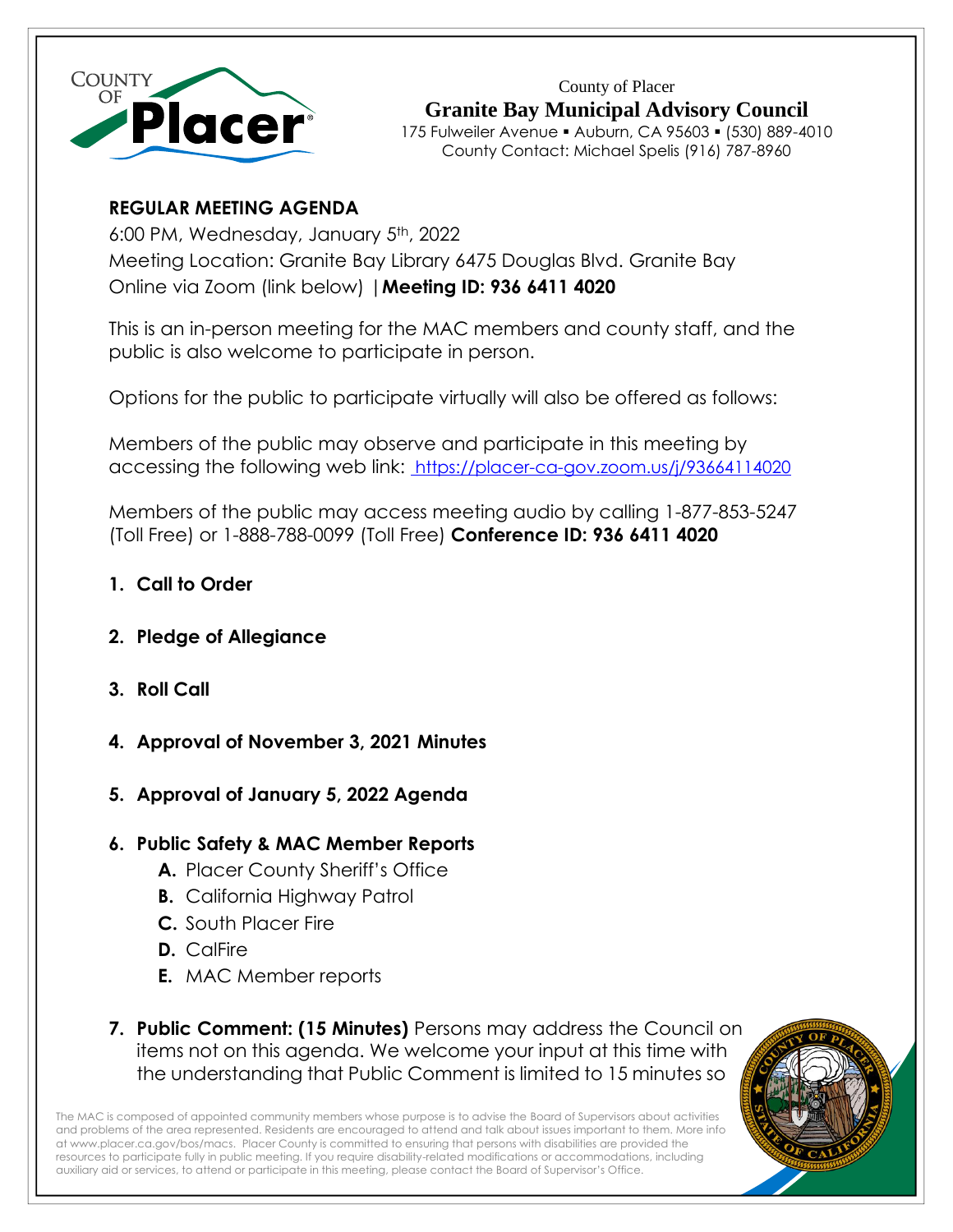please limit comments to 3 minutes or less per person. If all comments cannot be heard within the 15-minute time limit, the Public Comment period will be taken up at the end of the regular meeting. The Council is not permitted to take any action on items addressed under Public Comment.

### **8. Information Non-Action Items**

#### **A. Folsom Dam Raise Project**

US Army Corps of Engineers will give an overview of the Folsom Dam Raise Project which will enhance the utilization of the existing Folsom Dam surcharge flood storage space, as well as increase the surcharge (temporary water storage space utilized during rare flood events) flood storage capacity of the reservoir

**Presenter: Staff, US Army Corps of Engineers** 

#### **9. Action Items:**

- **A. Selection of 2022 MAC Chair/Vice Chair and Committee Assignments –** At the beginning of each year the MAC members may move to choose alternate representatives for MAC committees. The MAC will make these selections at this meeting.
- **B. At Large Planning Commissioner Zoning Text Amendment –** A Zoning Text Amendment is being proposed to the Placer County Code, Chapter 17, Article 17.60 pertaining to the two at-large Planning Commission Seats. The proposed Zoning Text Amendment will allow the two at-large Planning Commission members to reside part-time east of the Sierra Crest or west of the Sierra Crest while recognizing the unique nature of that region that the at-large Planning Commissioner represents. This will allow more flexibility when the Board of Supervisors appoints citizens to the at-large seats. **Presenter: Staff, Planning Services Division**

#### **10.Supervisor Report**

**A. Led by Supervisor Jones**

#### **11.Subcommittee Reports**

- **A.** Granite Bay Community Plan Workshop update
- **B.** Natural Resources, Open Space & Trails Committee update